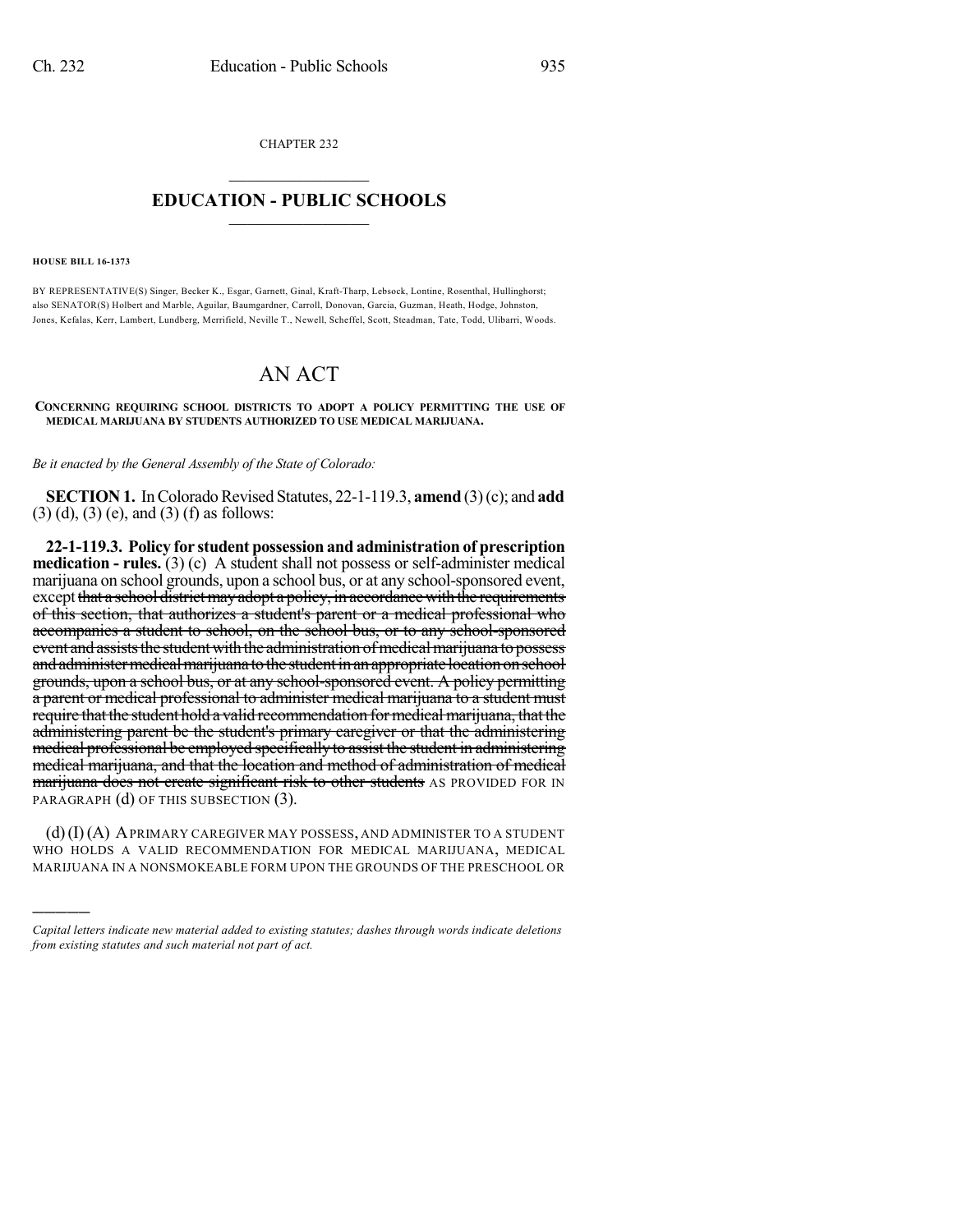PRIMARY OR SECONDARY SCHOOL IN WHICH THE STUDENT IS ENROLLED, OR UPON A SCHOOL BUS OR AT A SCHOOL SPONSORED EVENT. THE PRIMARY CAREGIVER SHALL NOT ADMINISTER THE NONSMOKEABLE MEDICAL MARIJUANA IN A MANNER THAT CREATES DISRUPTION TO THE EDUCATIONAL ENVIRONMENT OR CAUSES EXPOSURE TO OTHER STUDENTS.

(B) AFTER THE PRIMARY CAREGIVER ADMINISTERS THE MEDICAL MARIJUANA IN A NONSMOKEABLE FORM,THE PRIMARY CAREGIVER SHALL REMOVE ANY REMAINING MEDICAL MARIJUANA IN A NONSMOKEABLE FORM FROM THE GROUNDS OF THE PRESCHOOL OR PRIMARY OR SECONDARY SCHOOL, THE SCHOOL BUS, OR SCHOOL SPONSORED EVENT.

(II) NOTHING IN THIS SECTION REQUIRES THE SCHOOL DISTRICT STAFF TO ADMINISTER MEDICAL MARIJUANA.

(III) ASCHOOL DISTRICT BOARD OF EDUCATION OR CHARTER SCHOOL MAY ADOPT POLICIES REGARDING WHO MAY ACT AS A PRIMARY CAREGIVER PURSUANT TO THIS PARAGRAPH (d) AND THE REASONABLE PARAMETERS OF THE ADMINISTRATION AND USE OF MEDICAL MARIJUANA IN A NONSMOKEABLE FORM UPON THE GROUNDS OF THE PRESCHOOL OR PRIMARY OR SECONDARY SCHOOL IN WHICH THE STUDENT IS ENROLLED, OR UPON A SCHOOL BUS OR AT A SCHOOL SPONSORED EVENT.

(IV) THIS PARAGRAPH (d) DOES NOT APPLY TO A SCHOOL DISTRICT OR CHARTER SCHOOL IF:

(A) THE SCHOOL DISTRICT OR CHARTER SCHOOL LOSES FEDERAL FUNDING AS A RESULT OF IMPLEMENTING THIS PARAGRAPH (d);

(B) THE SCHOOL DISTRICT OR CHARTER SCHOOL CAN REASONABLY DEMONSTRATE THAT IT LOST FEDERAL FUNDING AS A RESULT OF IMPLEMENTING THIS PARAGRAPH (d); AND

(C) THE SCHOOL DISTRICT OR CHARTER SCHOOL POSTS ON ITS WEBSITE IN A CONSPICUOUS PLACE A STATEMENT REGARDING ITS DECISION NOT TO COMPLY WITH THIS PARAGRAPH (d).

(V) STUDENT POSSESSION, USE, DISTRIBUTION, OR SALE OR BEING UNDER THE INFLUENCE OF A CANNABINOID PRODUCT INCONSISTENT WITH THIS PARAGRAPH (d) IS NOT PERMITTED.

(VI) THIS PARAGRAPH (d) SHALL BE KNOWN AS "JACK'S LAW".

(e) NOTWITHSTANDING THE PROVISIONS OF SECTION  $22-33-106$  (1) (d) (II), A SCHOOL DISTRICT OR CHARTER SCHOOL MAY NOT DISCIPLINE A STUDENT WHO HOLDS A VALID RECOMMENDATION FOR MEDICAL MARIJUANA SOLELY BECAUSE THE STUDENT REQUIRES MEDICAL MARIJUANA IN A NONSMOKEABLE FORM AS A REASONABLE ACCOMMODATION NECESSARY FOR THE CHILD TO ATTEND SCHOOL.

(f) A SCHOOL DISTRICT OR CHARTER SCHOOL MAY NOT DENY ELIGIBILITY TO ATTEND SCHOOL TO A STUDENT WHO HOLDS A VALID RECOMMENDATION FOR MEDICAL MARIJUANA SOLELY BECAUSE THE STUDENT REQUIRES MEDICAL